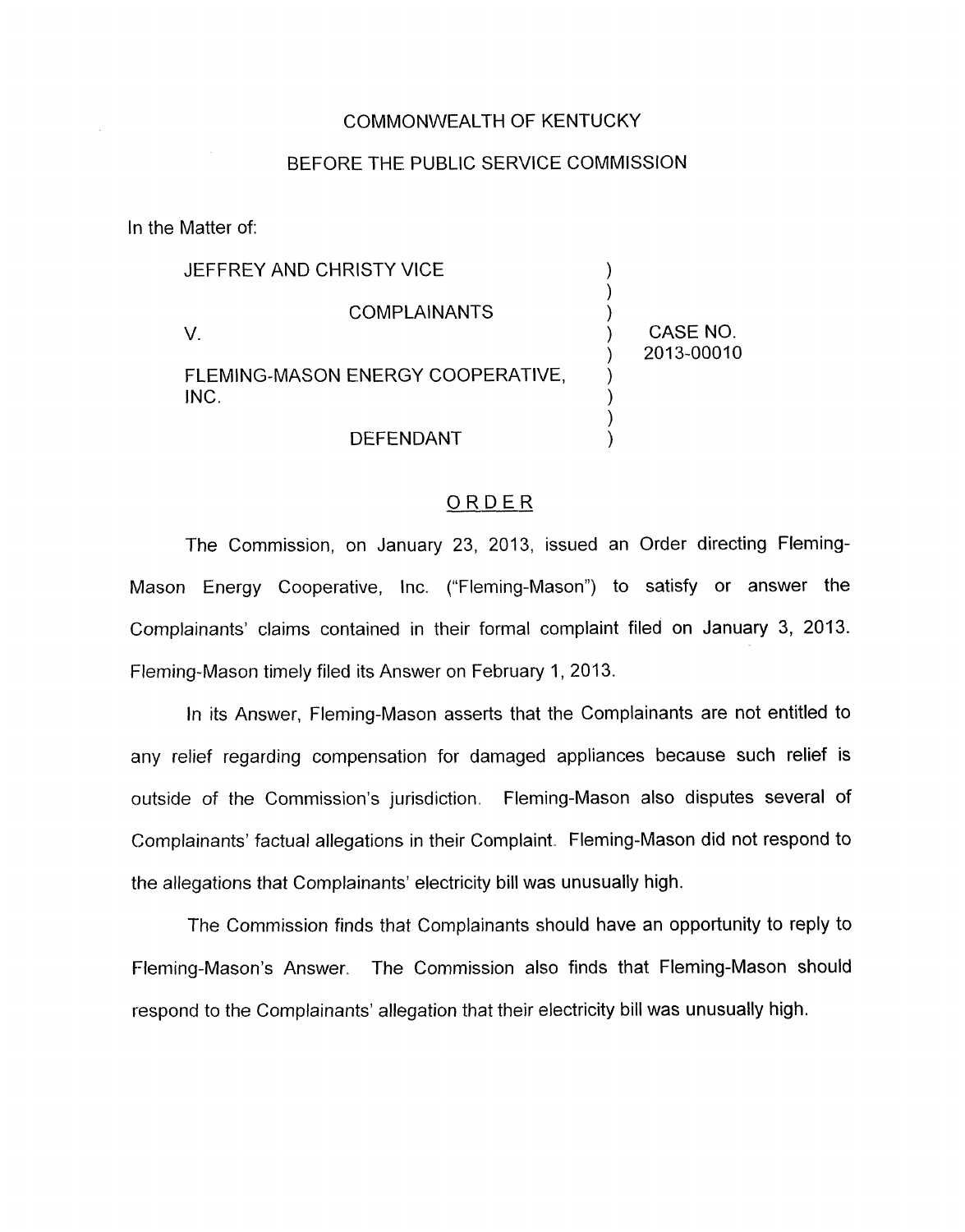IT IS THEREFORE ORDERED that:

1. Within 14 days of the date of this Order, Complainants may file a reply to Fleming-Mason's Answer.

2. Within 14 days of the date of this Order, Fleming-Mason shall file a supplemental answer specifically addressing the allegation that Complainants' electricity hill was unusually high.

By the Commission



ATTEST:

Stephain 120 to 177 Pm

Case No. 2013-00010